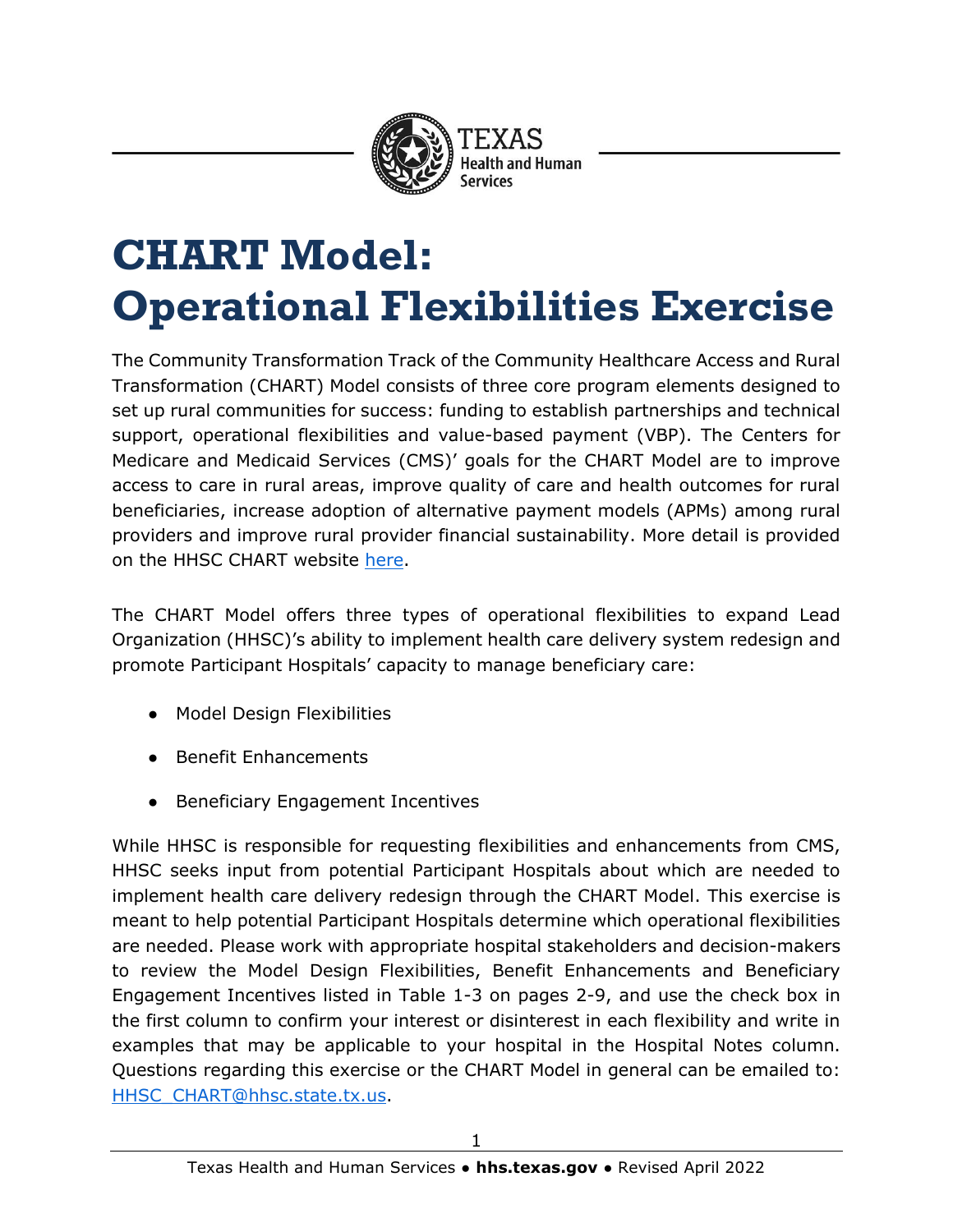# **Model Design Flexibilities**

A Lead Organization, in collaboration with Participant Hospitals, may leverage any of the following Model design flexibilities as shown in Table 1 in designing and implementing their health care delivery system redesign strategy. Please note that these flexibilities are requested at the Community (State) level in the CHART Model. Tables 2 and 3 on subsequent pages are hospital-specific.

| <b>Model</b>                                                                                                                  | <b>Purpose of Flexibility</b>                                                                                                                                                                                                                                                                         | <b>Example</b>                                                                                                                                                                                                                                                                                                | <b>Hospital Notes</b> |
|-------------------------------------------------------------------------------------------------------------------------------|-------------------------------------------------------------------------------------------------------------------------------------------------------------------------------------------------------------------------------------------------------------------------------------------------------|---------------------------------------------------------------------------------------------------------------------------------------------------------------------------------------------------------------------------------------------------------------------------------------------------------------|-----------------------|
| <b>Flexibility</b>                                                                                                            |                                                                                                                                                                                                                                                                                                       |                                                                                                                                                                                                                                                                                                               |                       |
| $\Box$ Flexibility in<br>Cooperative<br><b>Funding Use</b>                                                                    | Lead Organizations<br>may receive up to \$5<br>million of cooperative<br>agreement funding and<br>may pass some of the<br>funding directly to<br>Participant Hospitals for<br>investing in and<br>successfully<br>implementing health<br>care delivery redesign<br>efforts at the hospital-<br>level. | In HHSC's application, it<br>proposed to allocate up<br>to \$2.7 million of the<br>cooperative agreement<br>funding to Participant<br>Hospitals to be used to<br>purchase telemedicine<br>equipment, training,<br>software, and hire<br>additional staff, if<br>needed, to implement<br>transformation goals. |                       |
| □Flexibility for<br>Service Line<br>Adjustments<br>(This flexibility<br>may be added<br>for future<br>performance<br>periods) | When Participant<br>Hospitals shut down<br>a service line, they<br>will lose revenue<br>from that service line<br>while other<br>Participant Hospitals<br>may gain revenue<br>from additional<br>utilization. To the<br>extent that Lead                                                              | Hospital A provides<br>respiratory therapy for<br>community members.<br>Hospital A conducts a<br>cost analysis and<br>determines that it is not<br>financially feasible to<br>continue the service line<br>of respiratory therapy. A<br>voluntary budget-<br>neutral agreement is                             |                       |

#### **Table 1. Model Design Flexibilities (Community (State) Level)**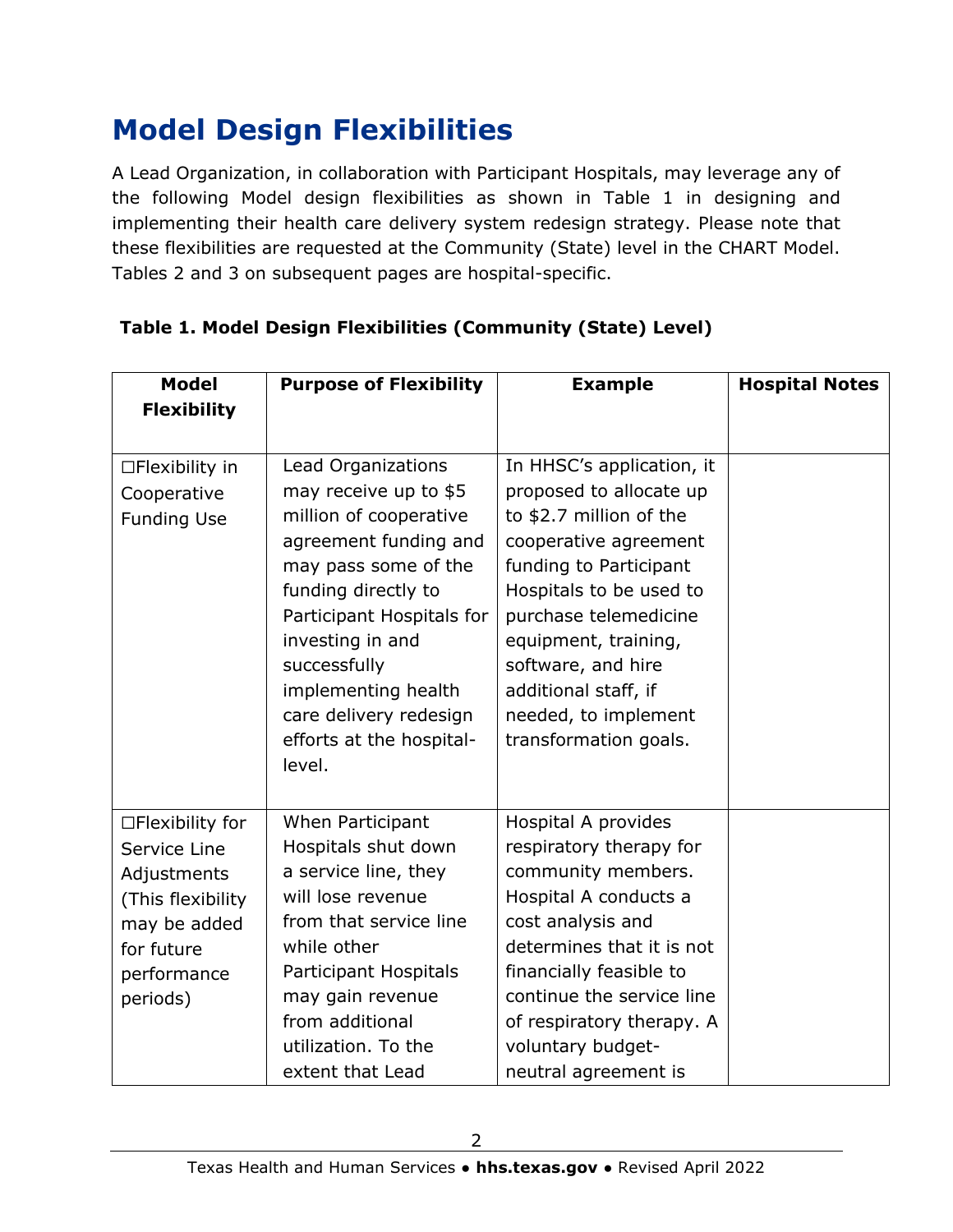|                                                                                                                       | Organizations can<br>construct voluntary<br>budget-neutral<br>agreements with<br>multiple Participant<br>Hospitals, CMMI will<br>distribute payments<br>for service line<br>adjustments between<br>hospitals.                                                                                                                                                                                                                       | developed and executed<br>among a cohort of<br>nearby CHART Model<br>Participating Hospitals to<br>provide respiratory<br>therapy to their<br>patients.                                                                                                                                                                                                                                                                                                          |  |
|-----------------------------------------------------------------------------------------------------------------------|-------------------------------------------------------------------------------------------------------------------------------------------------------------------------------------------------------------------------------------------------------------------------------------------------------------------------------------------------------------------------------------------------------------------------------------|------------------------------------------------------------------------------------------------------------------------------------------------------------------------------------------------------------------------------------------------------------------------------------------------------------------------------------------------------------------------------------------------------------------------------------------------------------------|--|
| $\Box$ Flexibility to<br>Include or<br>Exclude<br>Outliers in the<br>Medicare<br>Capitated<br>Payment<br>Amount (CPA) | Participant Hospitals<br>can elect whether to<br>participate in an<br>optional outlier policy if<br>they would like to limit<br>the impact of<br>extraordinarily high<br>cost claims on their<br>CPA.<br>Communities that opt<br>to include the outlier<br>adjustment in their<br>payments will not be<br>accountable for<br>beneficiary claims for<br>eligible hospitals<br>services that are<br>considered 'high-cost<br>claims'. | This adjustment would<br>protect Participant<br>Hospitals from<br>unexpected,<br>catastrophically<br>expensive utilization not<br>accounted for in their<br>prospective CPAs.<br>Communities that opt to<br>include the outlier<br>adjustment in their<br>payments will not be<br>accountable for<br>beneficiary claims for<br>eligible hospitals<br>services that CMS<br>considers 'high cost<br>claims', reduction efforts<br>will influence outlier<br>costs. |  |
|                                                                                                                       | This flexibility is offered<br>annually and is done at<br>the Community level, so<br>all hospitals would<br>participate if the<br>flexibility were selected.                                                                                                                                                                                                                                                                        | However, Communities<br>that use the Outlier<br>Adjustment miss an<br>opportunity to realize<br>savings that come from<br>better management of<br>high-cost utilization                                                                                                                                                                                                                                                                                          |  |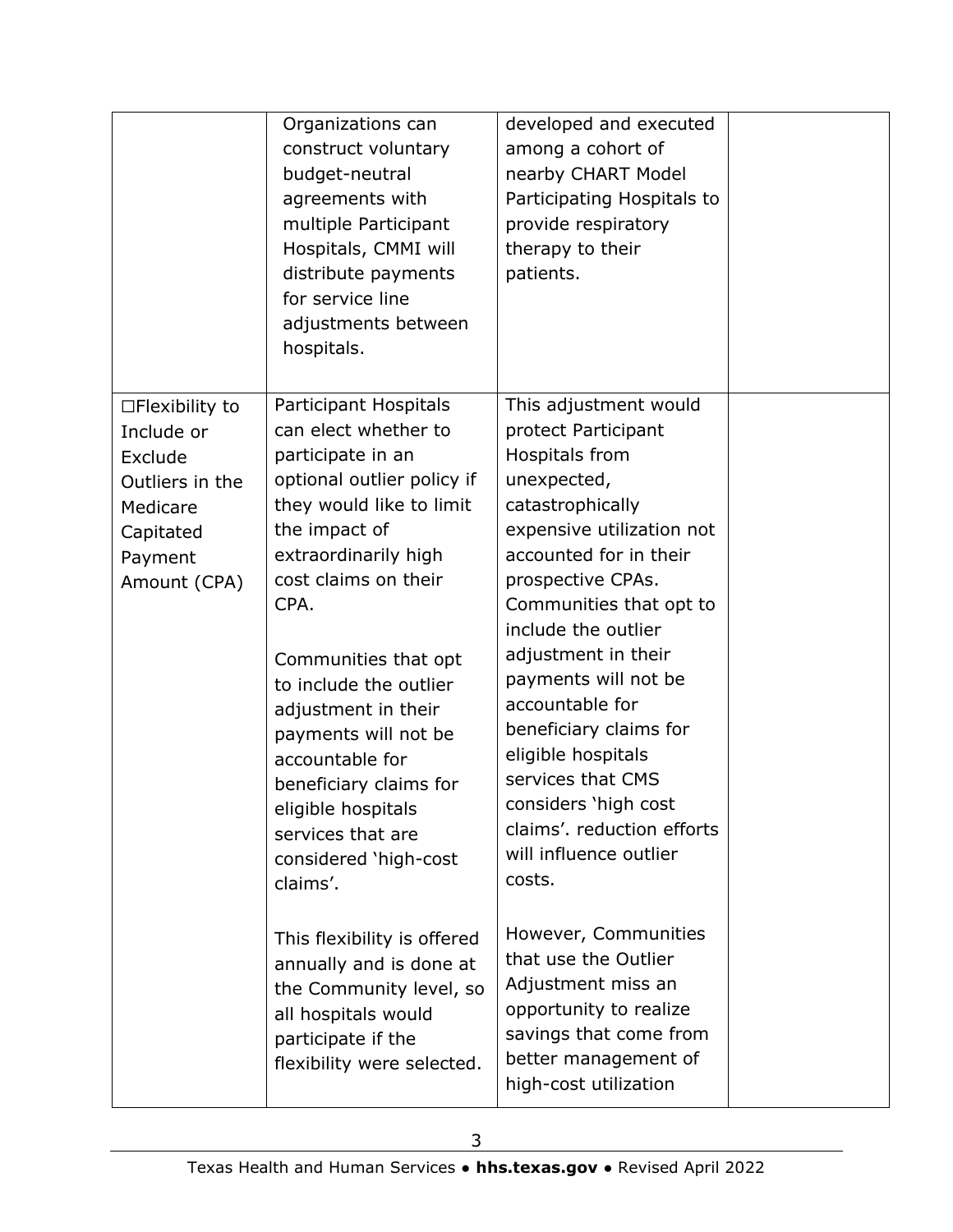| The outlier adjustment          | during the Performance         |  |
|---------------------------------|--------------------------------|--|
| is applied at End-of-Year       | Period. The Outlier            |  |
| Reconciliation because          | Adjustment is bi-              |  |
| outliers are not known          | directional. This means        |  |
| in advance of the               | that if the Lead Org opts      |  |
| Performance Period. The         | into the Outlier               |  |
| End-of-Year                     | Adjustment and actual          |  |
| <b>Reconciliation Amount is</b> | expenditures due to            |  |
| then applied to future          | outliers are lower than        |  |
| Performance Periods.            | the prospective                |  |
|                                 | calculation, then CMS          |  |
| In general, the Outlier         | would recoup the               |  |
| expenditures are those          | difference. If actual          |  |
| above the 99 <sup>th</sup>      | expenditures are higher        |  |
| percentile (calculated for      | for outliers than the          |  |
| all aligned residents in        | prospective calculation,       |  |
| the community).                 | CMS would make the             |  |
|                                 | hospital whole.                |  |
|                                 | However, forgoing the          |  |
|                                 | Outlier Adjustment             |  |
|                                 | provides the opportunity       |  |
|                                 | to decrease                    |  |
|                                 | expenditures for high-         |  |
|                                 | cost beneficiaries             |  |
|                                 | through transformation         |  |
|                                 | efforts, resulting in          |  |
|                                 | savings for the hospital.      |  |
|                                 | For additional                 |  |
|                                 | information, see pages         |  |
|                                 | 36-40 of CHART Model           |  |
|                                 | <b>Participation Community</b> |  |
|                                 | <b>Track Financial</b>         |  |
|                                 | Specifications (PDF).          |  |
|                                 |                                |  |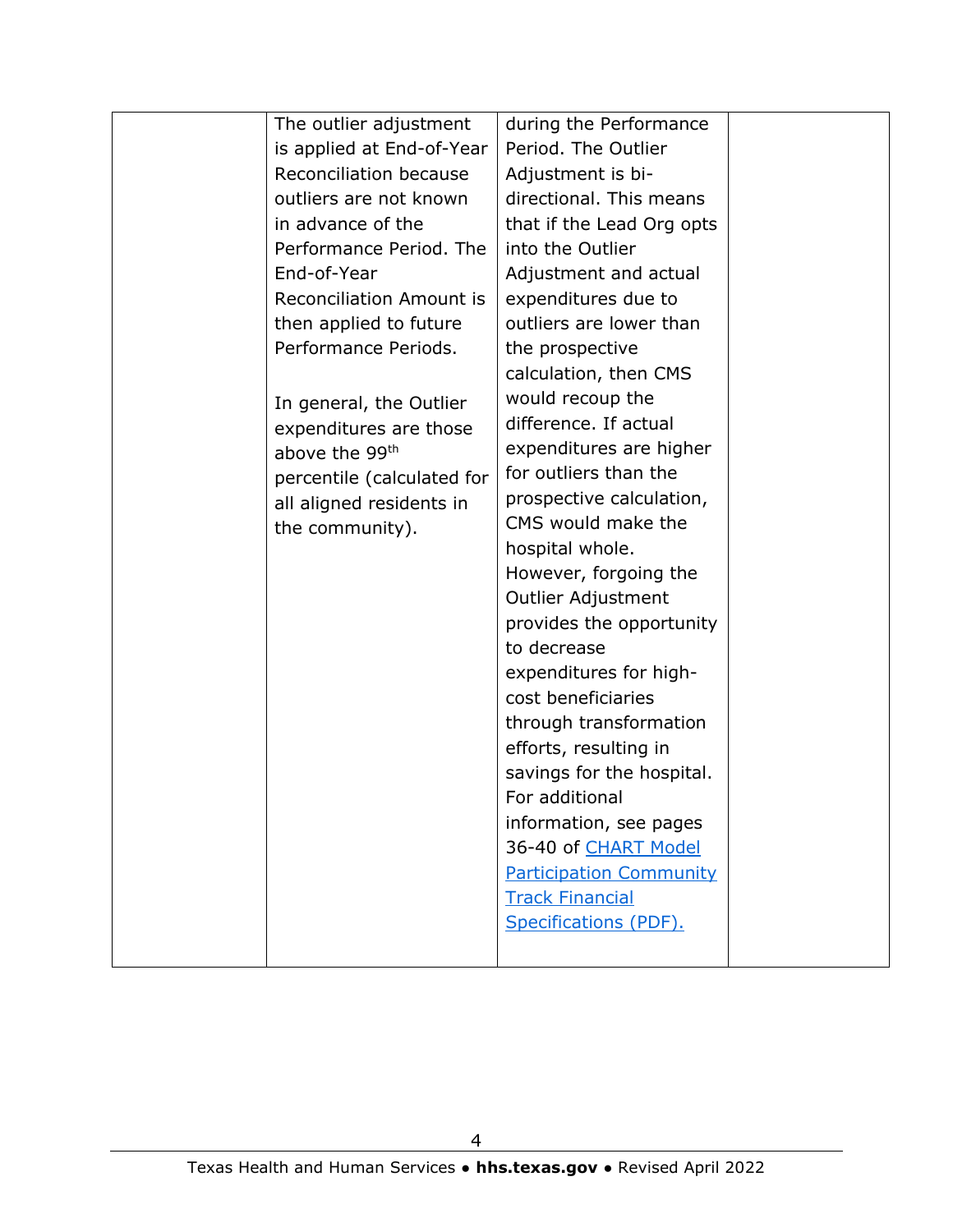# **Benefit Enhancements**

Participant Hospitals may request through their Lead Organizations for CMS to waive any of the following Medicare provisions for the purpose of testing the CHART Model. Participant Hospitals should review the waivers as shown in Table 2 to determine which, if any, may be helpful to implement their health care delivery redesign strategy and in the design of the hospital's telemedicine project.

| <b>Waiver</b>                                                            | <b>Purpose of Waiver</b>                                                                                                                                                                                                                                           | <b>Example</b>                                                                                                                                                    | <b>Hospital</b><br><b>Notes</b> |
|--------------------------------------------------------------------------|--------------------------------------------------------------------------------------------------------------------------------------------------------------------------------------------------------------------------------------------------------------------|-------------------------------------------------------------------------------------------------------------------------------------------------------------------|---------------------------------|
| $\square$ SNF 3-Day<br>Rule Waiver<br>(Section<br>1861(i) of the<br>Act) | This would waive the<br>rule requiring a three-<br>day stay in a<br>Participant Hospital<br>with swing-bed for<br>approval of Medicare<br>post-hospital extended<br>care services prior to<br>admission to a SNF.                                                  | A beneficiary who is in<br>the hospital for fewer<br>than three days or<br>directly from a<br>physician's office is<br>admitted to a Skilled<br>Nursing Facility. |                                 |
| □Telehealth<br>Expansion<br>(Section<br>1834(m) of the<br>Act)           | This would expand<br>allowable originating<br>sites to include a<br>beneficiary's place of<br>residence for certain<br>synchronous and<br>asynchronous telehealth<br>services. Services would<br>be related to wellness<br>visits, evaluation &<br>monitoring, and | A beneficiary who is<br>diabetic and enrolled in<br><b>Chronic Care</b><br>Management is<br>monitored from their<br>home.                                         |                                 |

#### **Table 2. Benefit Enhancements (Hospital-Specific)**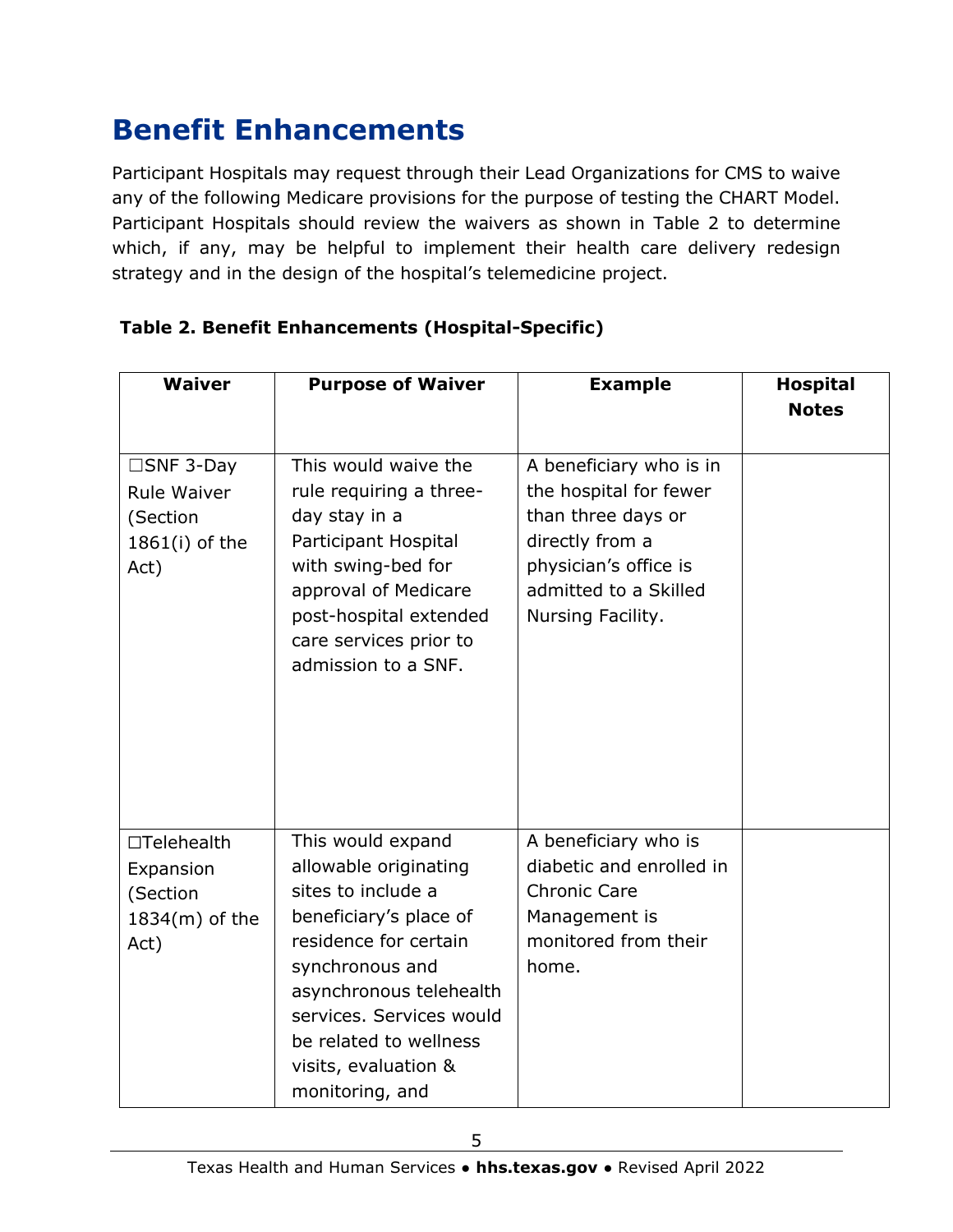| analyzing patient<br>images. Additionally,<br>health care providers<br>would be permitted to<br>engage in telehealth<br>services with individuals<br>who are not established<br>patients.                                                           |                                                                                                                                                                                                                                                                  |                  |
|-----------------------------------------------------------------------------------------------------------------------------------------------------------------------------------------------------------------------------------------------------|------------------------------------------------------------------------------------------------------------------------------------------------------------------------------------------------------------------------------------------------------------------|------------------|
| This would allow<br>Participant Hospitals<br>to offer home visits to<br>beneficiaries<br>proactively and in<br>advance of any<br>potential<br>hospitalization and<br>would waive the<br>homebound<br>requirement for<br>receiving such<br>services. | A beneficiary with<br>complex healthcare<br>needs is visited at<br>home by a community<br>pharmacist to provide<br>care management,<br>health coaching and<br>medication optimization<br>services in close<br>collaboration with their<br>primary care provider. |                  |
| <b>Waivers of Medicare</b><br>CoPs could allow<br>Participant Hospitals<br>to make certain<br>changes to their                                                                                                                                      | A Participating<br>Hospital's Conditions of<br>Participation for life<br>safety code and<br>physical environment                                                                                                                                                 |                  |
|                                                                                                                                                                                                                                                     | facility structure and                                                                                                                                                                                                                                           | are waived which |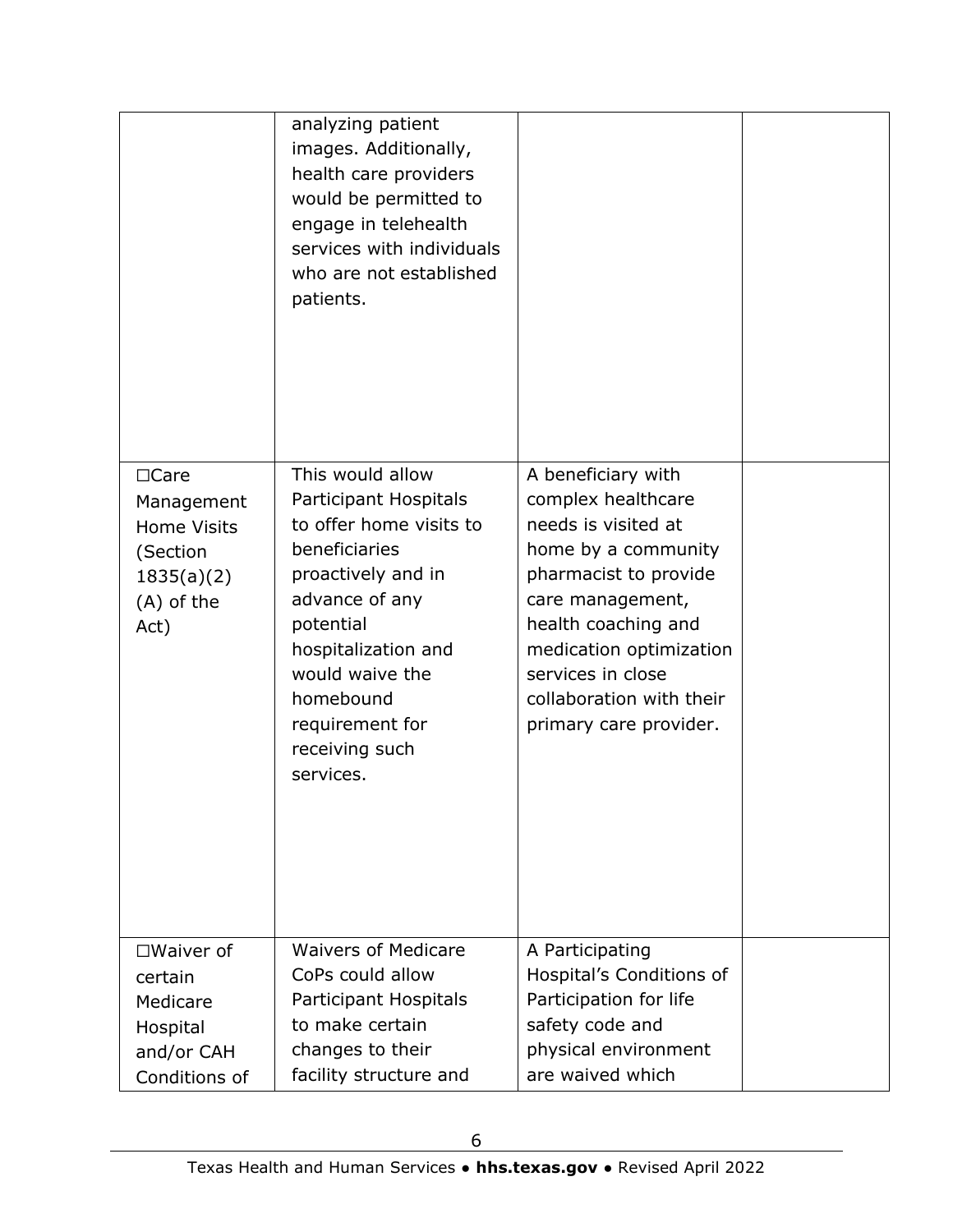| Participation<br>(CoPs)                                                                                                   | maintain their hospital<br>or CAH status for the<br>purpose of Medicare<br>enrollment and<br>certification, Medicare<br>hospital quality<br>reporting, and in<br>order to receive<br>payments under the<br>capitated payment<br>arrangement. | allows for patient care<br>to be provided in an<br>alternate care setting,<br>such as an aligned<br>beneficiary's home.                                                                                                                 |  |
|---------------------------------------------------------------------------------------------------------------------------|----------------------------------------------------------------------------------------------------------------------------------------------------------------------------------------------------------------------------------------------|-----------------------------------------------------------------------------------------------------------------------------------------------------------------------------------------------------------------------------------------|--|
| $\Box$ CAH 96<br>Hour<br>Certificatio<br>n Rule<br>(Section<br>1814(a)(8)<br>of the Act<br>and $42$<br>C.F.R.<br>§424.15) | This would waive the<br>condition of payment<br>for inpatient CAH<br>services that a<br>physician must certify<br>that a patient is<br>expected to be<br>discharged or<br>transferred within 96<br>hours of being<br>admitted into a CAH.    | A beneficiary who is<br>needing critical medical<br>services that may have<br>lengths of stay greater<br>than 96 hours would be<br>able to stay in the<br>community at the<br>hospital and receive<br>those needed medical<br>services. |  |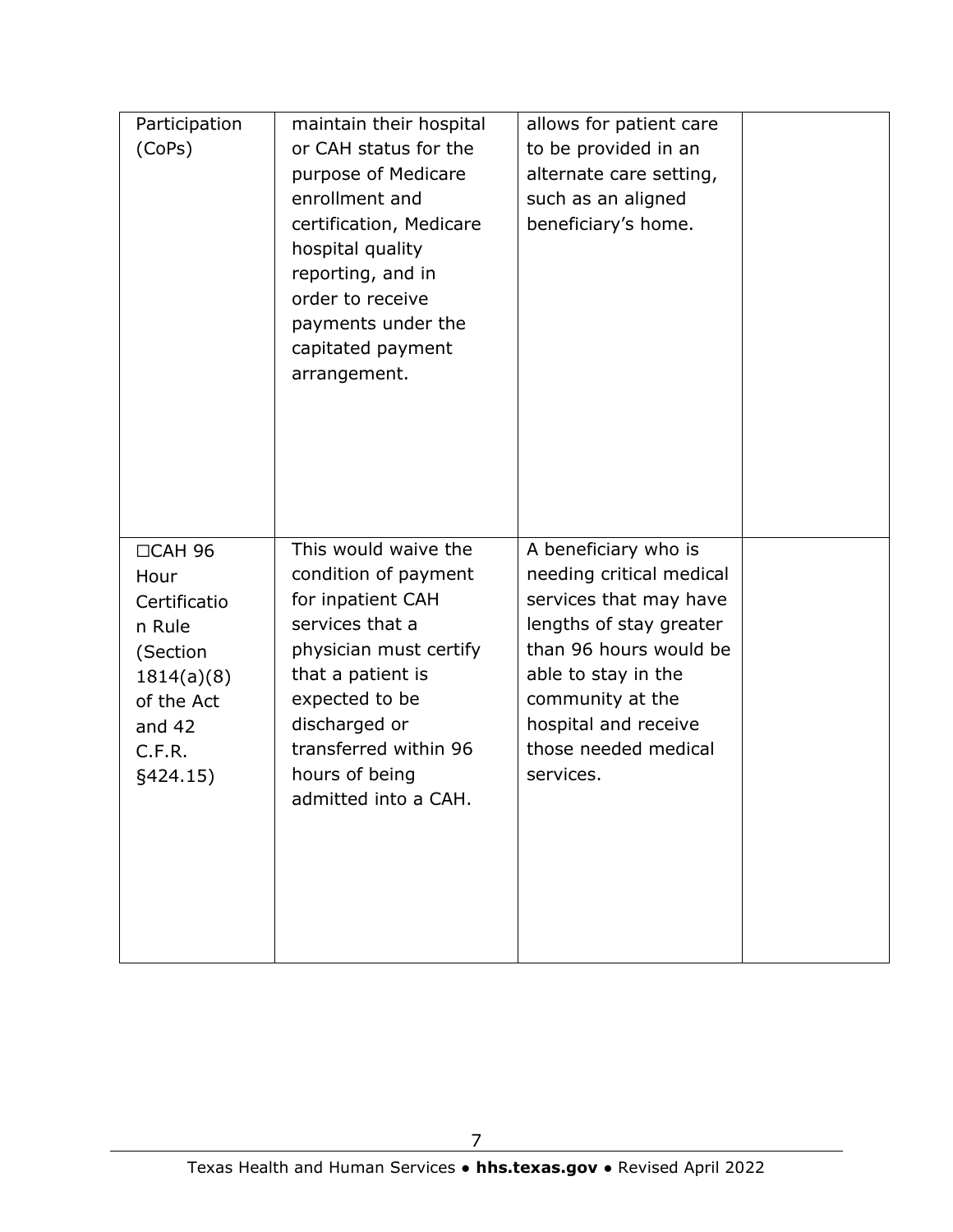### **Beneficiary Engagement Incentives**

Participant Hospitals may request through their Lead Organizations from CMS to use any of the following beneficiary engagement incentives as shown in Table 3 to use in conjunction with their CHART Model telemedicine project and/or another activity related to their health care redesign strategy. Cooperative agreement funding allocated from HHSC may be used to implement these incentives.

| <b>Beneficiary</b><br><b>Engagement</b> | <b>Purpose of Incentive</b>          | <b>Example</b>                          | <b>Hospital Notes</b> |
|-----------------------------------------|--------------------------------------|-----------------------------------------|-----------------------|
| <b>Incentive</b>                        |                                      |                                         |                       |
|                                         |                                      |                                         |                       |
| □Cost Sharing                           | As a beneficiary                     | A beneficiary has a                     |                       |
| for Part B                              | engagement incentive,                | copay for their                         |                       |
| <b>Services</b>                         | Participant Hospitals will           | <b>Chronic Care</b>                     |                       |
|                                         | be allowed to reduce or              | Management visits.                      |                       |
|                                         | waive the applicable co-             | The aligned                             |                       |
|                                         | insurance on the<br>Medicare allowed | beneficiary is unable                   |                       |
|                                         | amount (estimated at                 | to pay the co-pay so<br>the Participant |                       |
|                                         | approximately \$10 per               | Hospital uses CHART                     |                       |
|                                         | visit). Examples of                  | Model funding from                      |                       |
|                                         | potential criteria for               | HHSC to reduce or                       |                       |
|                                         | waiving cost sharing                 | waive the co-pay                        |                       |
|                                         | could include:                       | amount.                                 |                       |
|                                         | Financial need;                      |                                         |                       |
|                                         | Patients with                        |                                         |                       |
|                                         | high disease                         |                                         |                       |
|                                         | burden that                          |                                         |                       |
|                                         | would benefit                        |                                         |                       |
|                                         | from more                            |                                         |                       |
|                                         | frequent visits                      |                                         |                       |
|                                         | to avoid                             |                                         |                       |
|                                         | hospitalization                      |                                         |                       |

#### **Table 3. Beneficiary Engagement Incentives (Hospital-Specific)**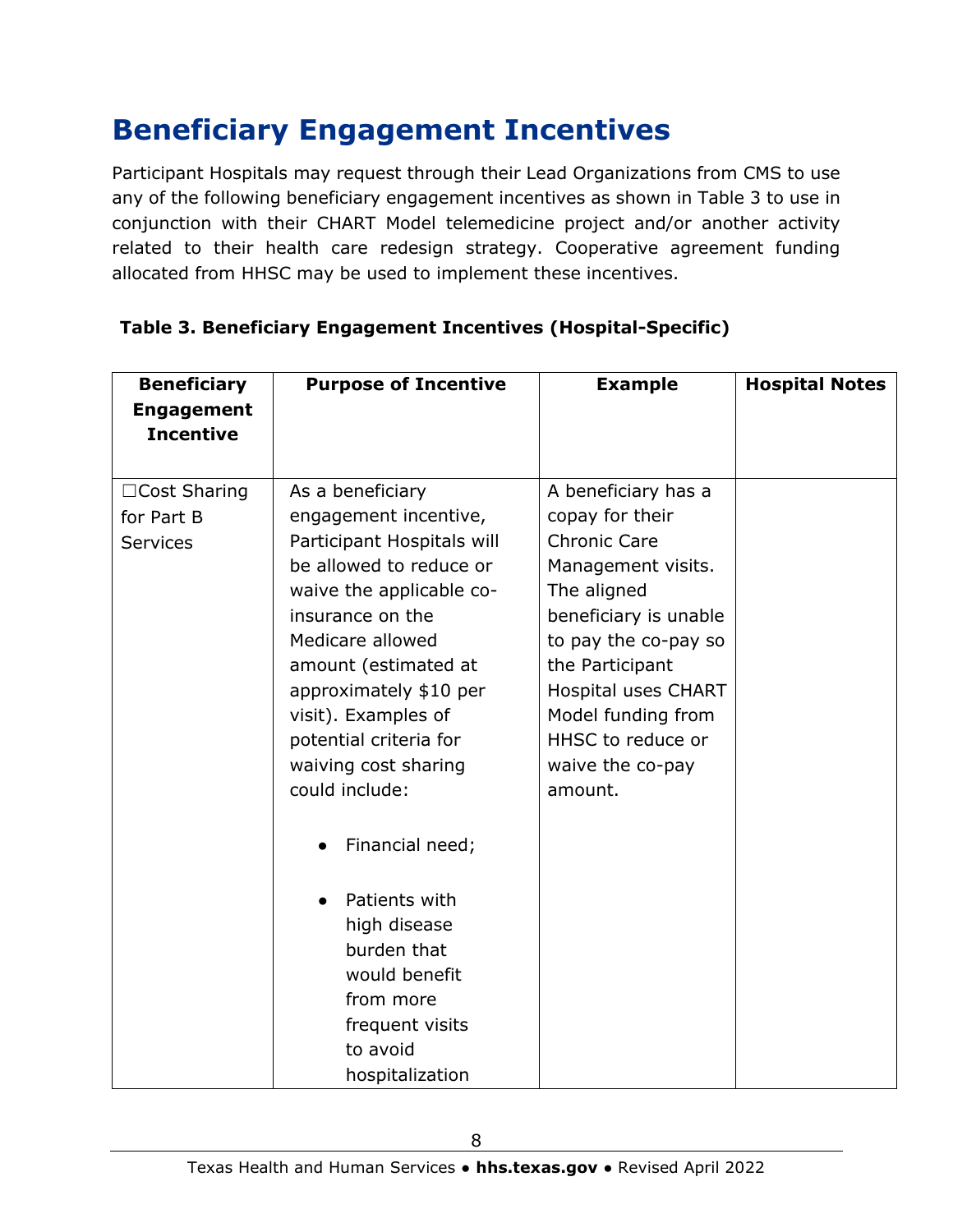|                 | and disease<br>progression;<br>and<br>Patients with recent<br>hospitalizations or                                                                                                                                                                                                                                                                                                                                                                                                                                                                     |                                                                                                                                                                                                                                                                                                                |  |
|-----------------|-------------------------------------------------------------------------------------------------------------------------------------------------------------------------------------------------------------------------------------------------------------------------------------------------------------------------------------------------------------------------------------------------------------------------------------------------------------------------------------------------------------------------------------------------------|----------------------------------------------------------------------------------------------------------------------------------------------------------------------------------------------------------------------------------------------------------------------------------------------------------------|--|
|                 | ED visits.                                                                                                                                                                                                                                                                                                                                                                                                                                                                                                                                            |                                                                                                                                                                                                                                                                                                                |  |
| □Transportation | This will allow<br>Participant Hospitals<br>to offer free or<br>discounted<br>transportation services<br>(to include a ride<br>sharing service and a<br>Participant Hospital's<br>own contracted<br>automobile) for<br>beneficiaries requiring<br>face to face care with<br>a Participant Hospital<br>and to connect<br>beneficiaries with<br>follow up services,<br>including trips to:<br>A pharmacy or<br>courier service for<br>medication;<br>An external<br>specialist's office;<br>Elective procedures;<br>and<br>Health care<br>providers for | A beneficiary is<br>unable to pick up<br>their prescription<br>due to<br>transportation<br>challenges. The<br>hospital owns a<br>multiuse vehicle.<br>The Participant<br><b>Hospital uses CHART</b><br>Model funding from<br>HHSC all or part of<br>the cost to ensure<br>patient receives<br>needed medicine. |  |
|                 |                                                                                                                                                                                                                                                                                                                                                                                                                                                                                                                                                       |                                                                                                                                                                                                                                                                                                                |  |